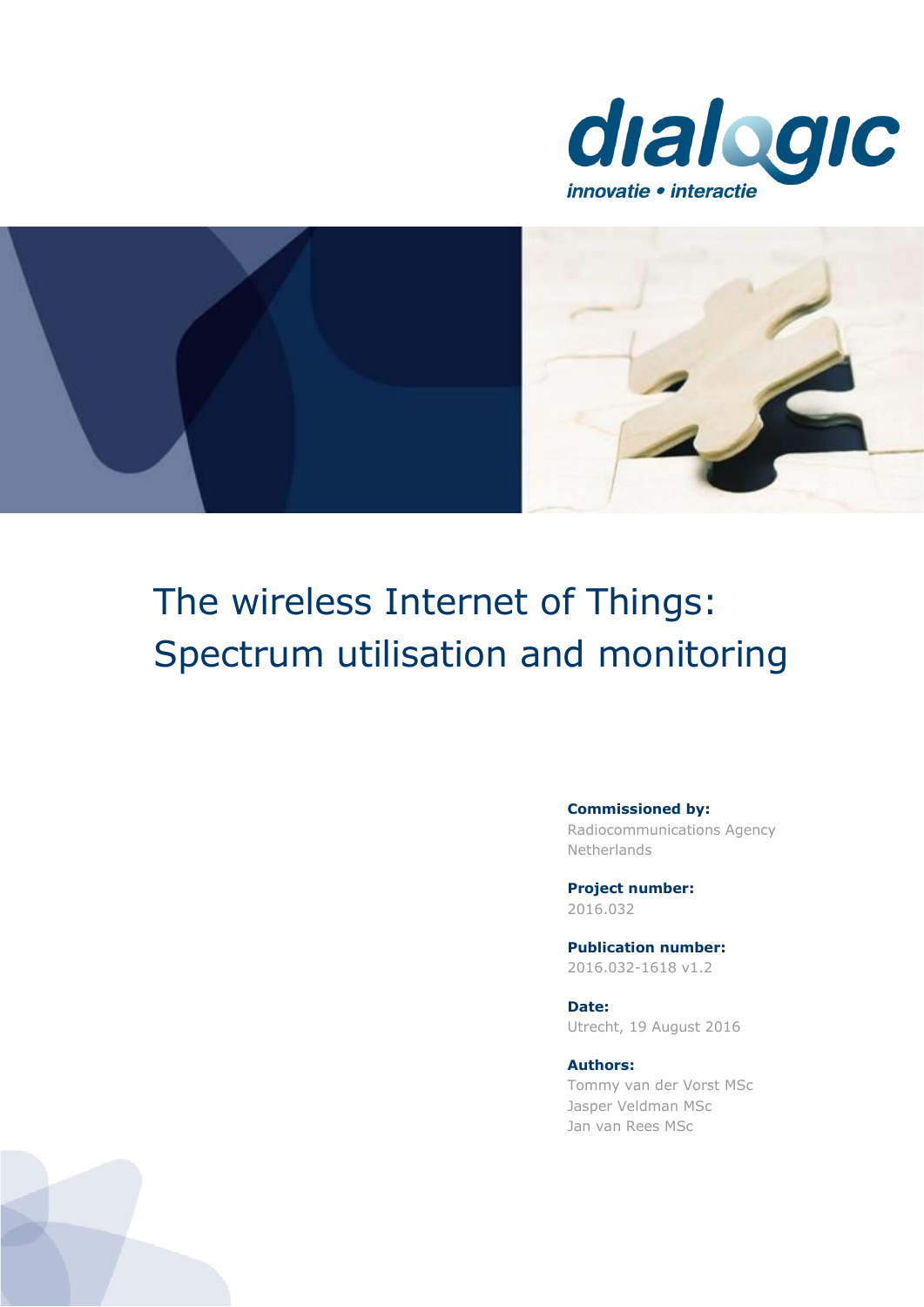# **Management summary**

In this study, we analyse the current and future impact of wireless Internet of Things<sup>1</sup> (IoT) connectivity on the radio spectrum. The main research questions are:

- 1. Which issues will be caused by the utilisation of spectrum below 1 GHz by wireless IoT applications, and what are possible solutions for overcoming these issues?
- 2. What are obstacles affecting the oversight and regulatory enforcement of wireless IoT applications, how can these be overcome, and how can monitoring contribute?

This study is mainly concerned with impact related to three core tasks of the Dutch Radiocommunications agency: (1) ensuring that spectrum is managed between applications and is used effectively, (2) to ensure adherence of spectrum usage to regulations through monitoring and enforcement, and (3) to ensure the reliability of critical (wireless) infrastructure.

## **Findings**

Long-range, large scale deployments of IoT networks have the highest impact on the spectrum. The main technologies for LPWA (low-power, wide area) IoT in licensed spectrum are LTE-M1 (LTE Cat MTC), LTE-M2 (NB-IoT) and (future) 5G IoT. In unlicensed spectrum, Lo-RaWAN (based on spread spectrum) and SIGFOX (ultra narrowband) are the most prominent technologies for LPWA IoT that are currently being deployed in the Netherlands.

We are expecting very fierce competition between the licensed and unlicensed technology families, where the main contention points will be (1) price of device, (2) time to market and (European, countrywide) network coverage, and (3) reliability and security. We do not expect the market to standardize on either solution. We also expect different technologies for LPWA IoT to co-exist in unlicensed bands for the near future.

Based on our analysis we expect that there will be between 8.6 and 52.1 million LPWA devices in the Netherlands in 2024. Most of the devices are expected to be in the categories *agriculture and environment* and *smart buildings.* Monitoring the trade flows of these devices will not be an easy task due to the diverse supply chains of LPWA IoT devices.

Deployment of LPWA IoT networks in licensed spectrum is expected to be gradual and smooth. Neither LTE-M1 nor LTE-M2 appear to be bound by concurrent usage issues, as these standards provide very good means for power control and concurrent access. The situation regarding IoT networks in unlicensed spectrum below 1 GHz is much more complex. The 863-870 MHz band, in particular the frequencies around 868 MHz, appear to be very popular for all technologies currently deployed at scale.

The impact of short range IoT usage in unlicensed spectrum is expected to be limited: a very high level of frequency re-use is possible for short range applications. The regulatory framework may however not be adequate in the light of large-scale deployments of long-range technologies, such as for LPWA IoT. Two new scenarios of interference are of particular interest:

 $\overline{a}$ 

 $1$  The Internet of Things is a global infrastructure for the information society, enabling advanced services by interconnecting (physical and virtual) things based on existing and evolving interoperable information and communication technologies.